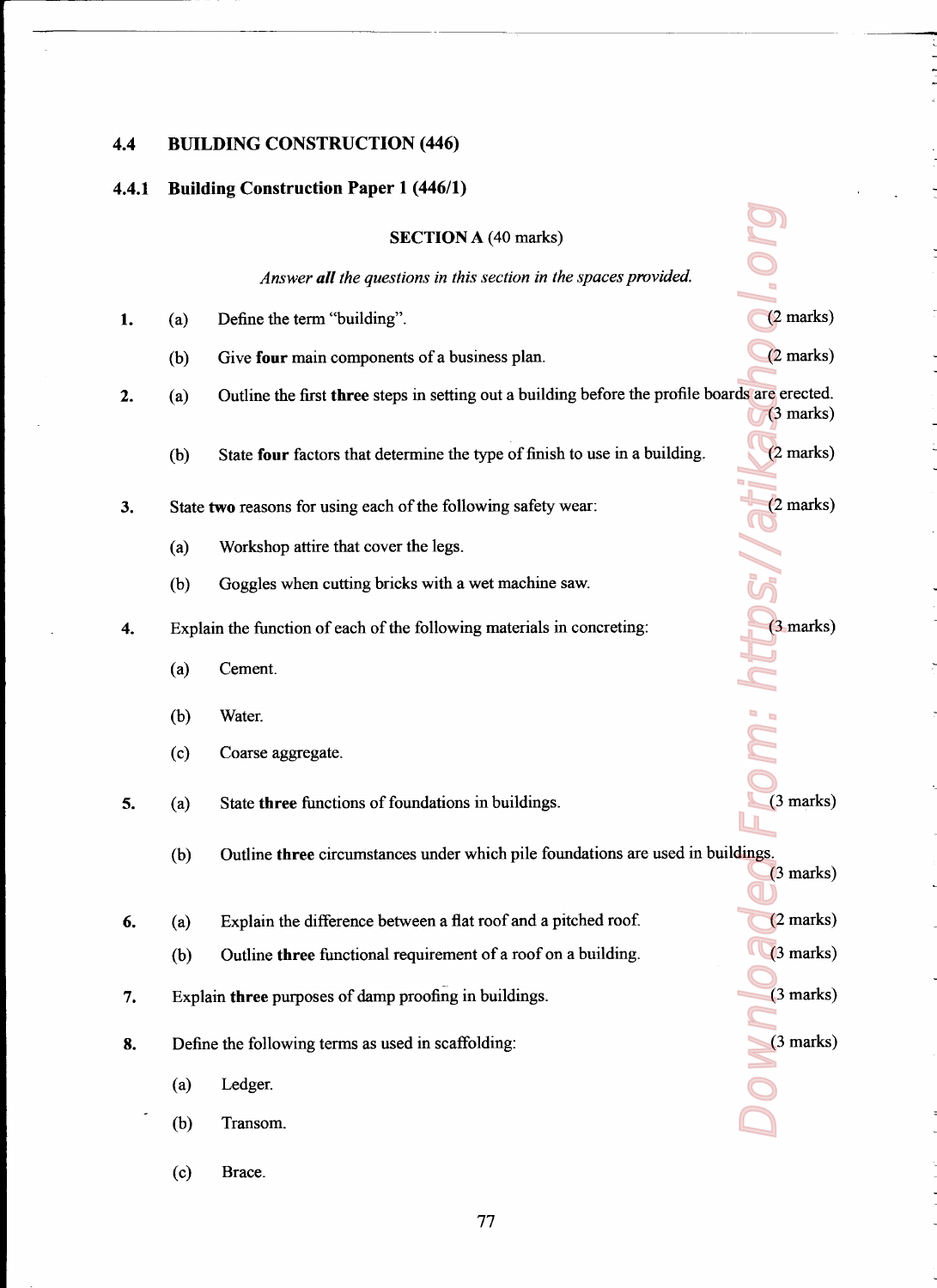9. Define the following terms as used in arches:

- (a) Abutment.
- (b) Springer.
- (0) Voussoir.
- (c) Crown.
- 10. Figure <sup>1</sup> shows <sup>a</sup> circle of diameter 80 mm.





Construct a pentagon circumscribed by the circle.

Downloaded From: https://atikaschool.org https://atikaschool.c (5 marks)Downloaded Fre

(4 marks)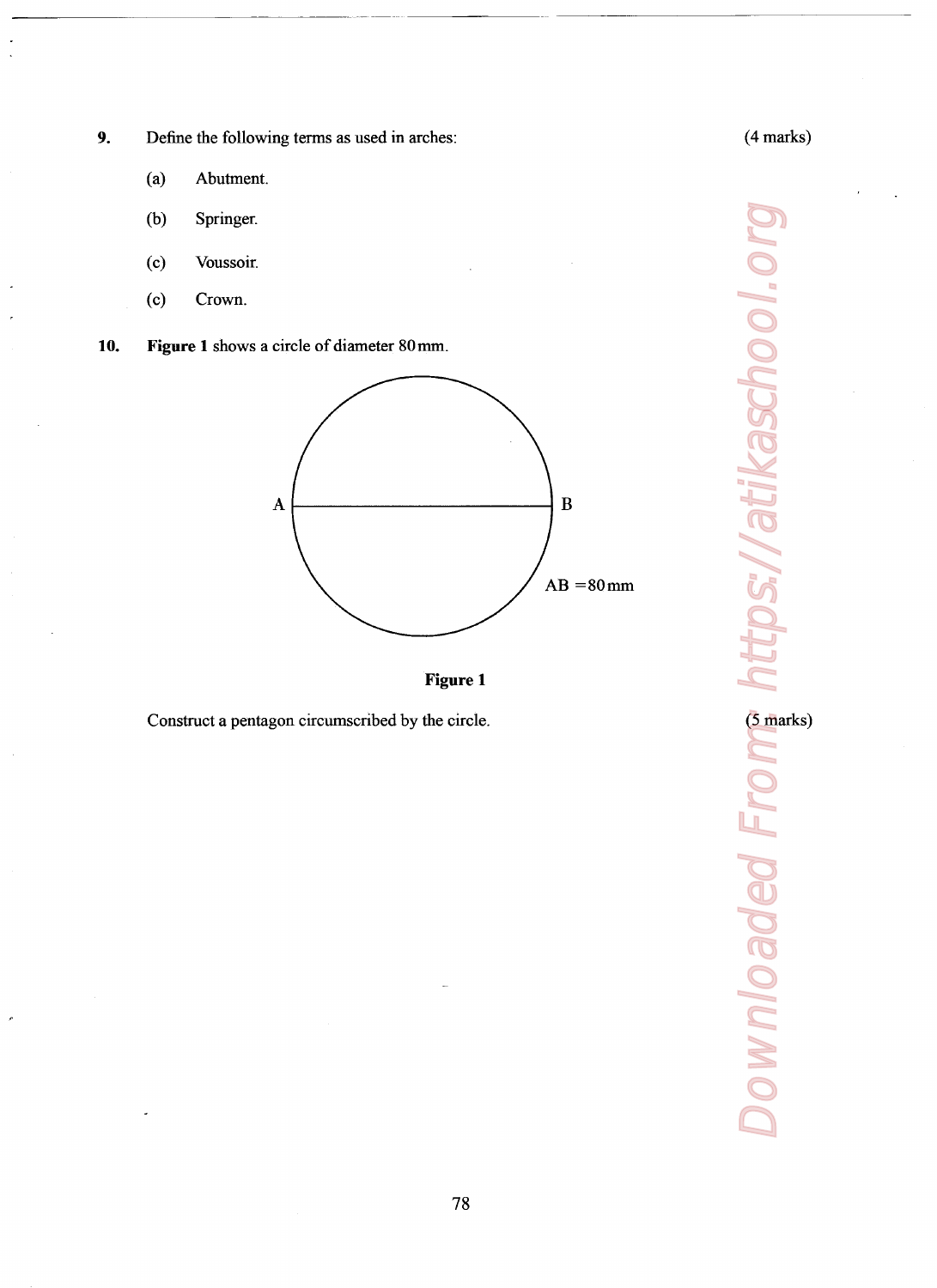## SECTION B (60 marks)

<u> Andrew State (1986), som store som store som store som store som store som store som store som som s</u>

Answer question 11 on the A3 paper and any other three questions from this section in the spaces provided. Candidates are advised to spend not more than 25 minutes on question  $11$ .

ll. Figure 2 shows a machine bracket drawn in isometric projection.



### Figure 2

( 15 marks)

(2 marks)

(3 marks)

Draw the following views Full Size in first angle projection:

- $(a)$ Front elevation viewed in direction of arrow RE.
- (b) Sectional end elevation along A-A.
- (o) Plan.
- 12. (a) Name four types of second fixings.
	- (b) Describe three classes of paints.
- Doagnload From: https://atikaschool.org (o) With the aid of a sketch, explain how to mark the outline of a semi-circular bay window on the ground. (10 marks)